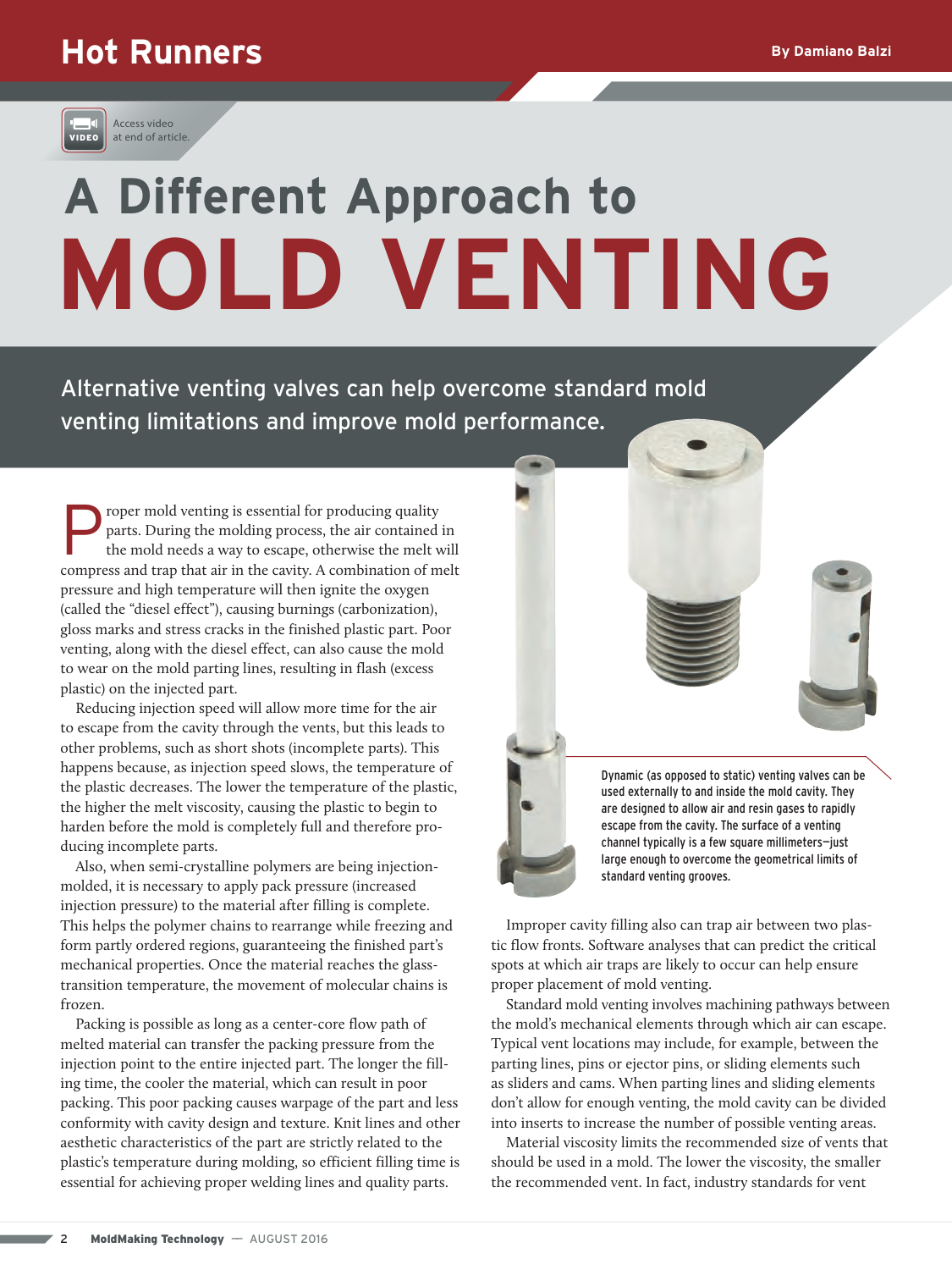moldmakingtechnology.com 3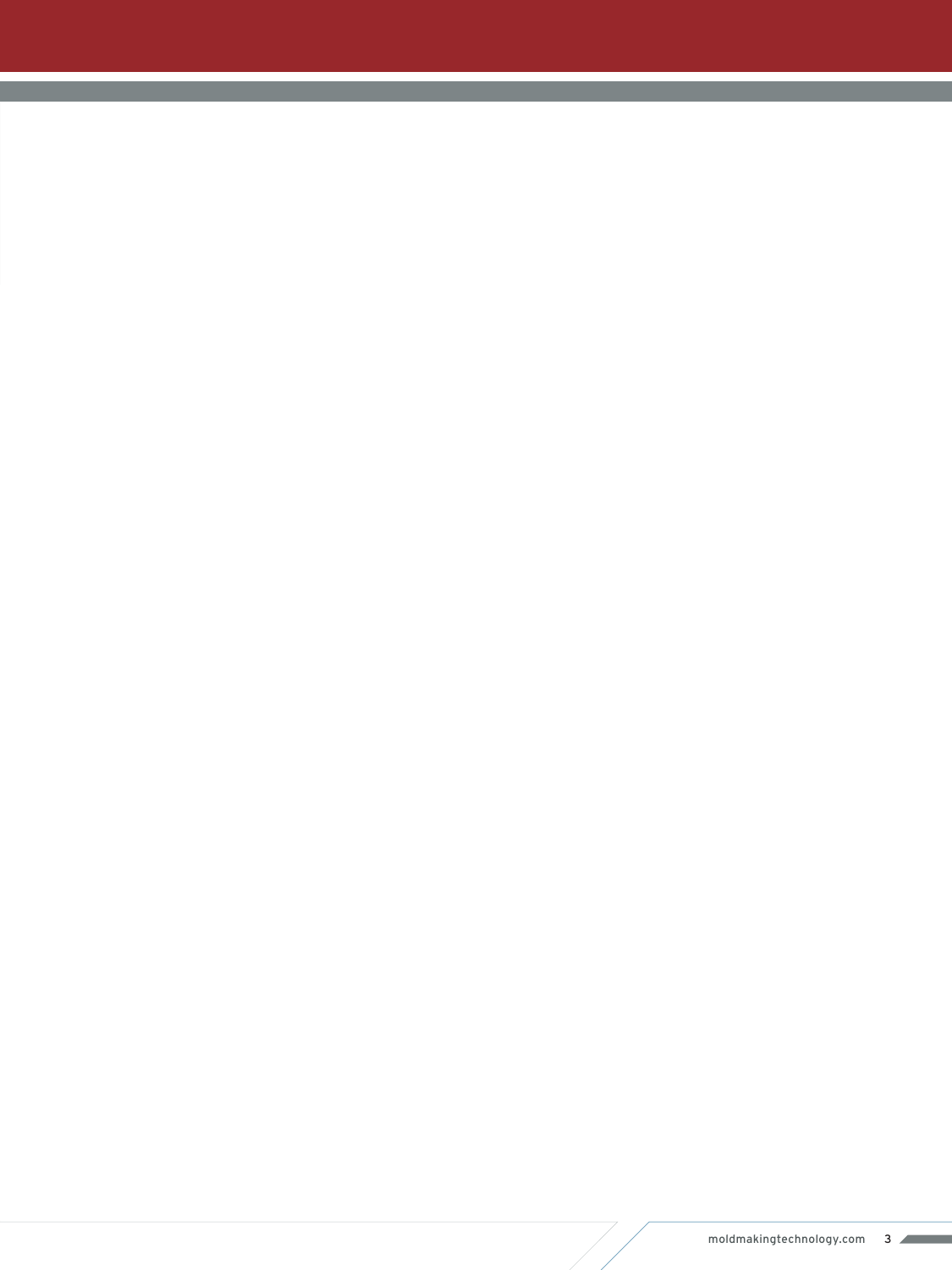size are determined by the material to be injected into the mold. Viscosity is also a function of melt temperature, and the viscosity of material flowing into a small vent changes according to injection pressure. Gases produced during molding also impact venting. Materials such as polyamide (PA), polyphenylene sulfide (PPS), polyetherether ketone (PEEK), polycarbonate (PC) with glass fiber, polyethylene terephthalate (PET), polyoxymethylene (POM) and materials with flameretardant properties produce gases during molding. This gas production generates oily deposits that contaminate venting grooves, channels and the cavity surface, causing part defects. Venting gases produced by the melt can reduce mold cleaning frequency and mold cavity contamination.

#### **Nonstandard Venting Solutions**

Although there are some guidelines for designing and machining vents to optimize venting capacity without removing excessive parting-line bearing surface, standard venting systems offer limited venting capacity and performance. There are a few nonstandard venting solutions, however, that can be added to cavity venting to improve mold performance:

*Porous sintered materials* can be inserted into the cavity to act as a vent. This reduces injection pressure, and therefore scrap and reject rates. Keep in mind that the thicker the porous material, the smaller the venting capacity, so proper venting channels must be machined to collect the gases. Frequent cleaning of vents also is necessary, as gas deposits can build up and partially or completely block the removal of air and gas from the cavity.

*Vacuum technology* can remove the air from the cavity *before* the injection process. Although this addresses the problem upstream, it also causes limitations in application and performance. For example, to draw the air from the cavity and

generate a vacuum (no air inside the cavity), the cavity must be completely sealed. This is costly and sometimes not possible in molds with sliding elements. And although vacuum technology can solve air problems, it is not effective in dealing with gas produced during cavity fill. The intake valve closes before filling, so gases can't find a way out of the cavity.

An *overflow system* (an area connected to the cavity via a channel) can be created by machining an exit gate that connects the cavity's last filling point with a cold runner that ends in a venting area with a vent measuring about 0.1 mm. A groove then is machined around the vent to collect the gases and allow them to exit from the mold. During the filling process, air can then flow through the gate, cold runner, vent and gas-venting groove. Plastic freezes in the vent and is removed after every shot.

Rheology (filling analyses) or trial and error can be used to determine proper vent size in this type of system. The designer can start with a vent height of 0.1 mm and length of 10 mm, and adjust as needed. The main benefit of an overflow system is the ability to overcome vent limits. Flash in the overflow area should not be a problem as long as it will be cut from the cavity after every shot.

Limitations of an overflow system include extra material being wasted after every shot, overflow cutting operation and additional space requirements. Also, the position of the venting gate needs to be at a mold parting line, and this does not solve air-trap issues.

## **Alternative Venting Solutions**

Dynamic (as opposed to static) venting valves are an alternative venting solution that can be either external (connected via a channel or on the cold runner, if the mold has one) or internal

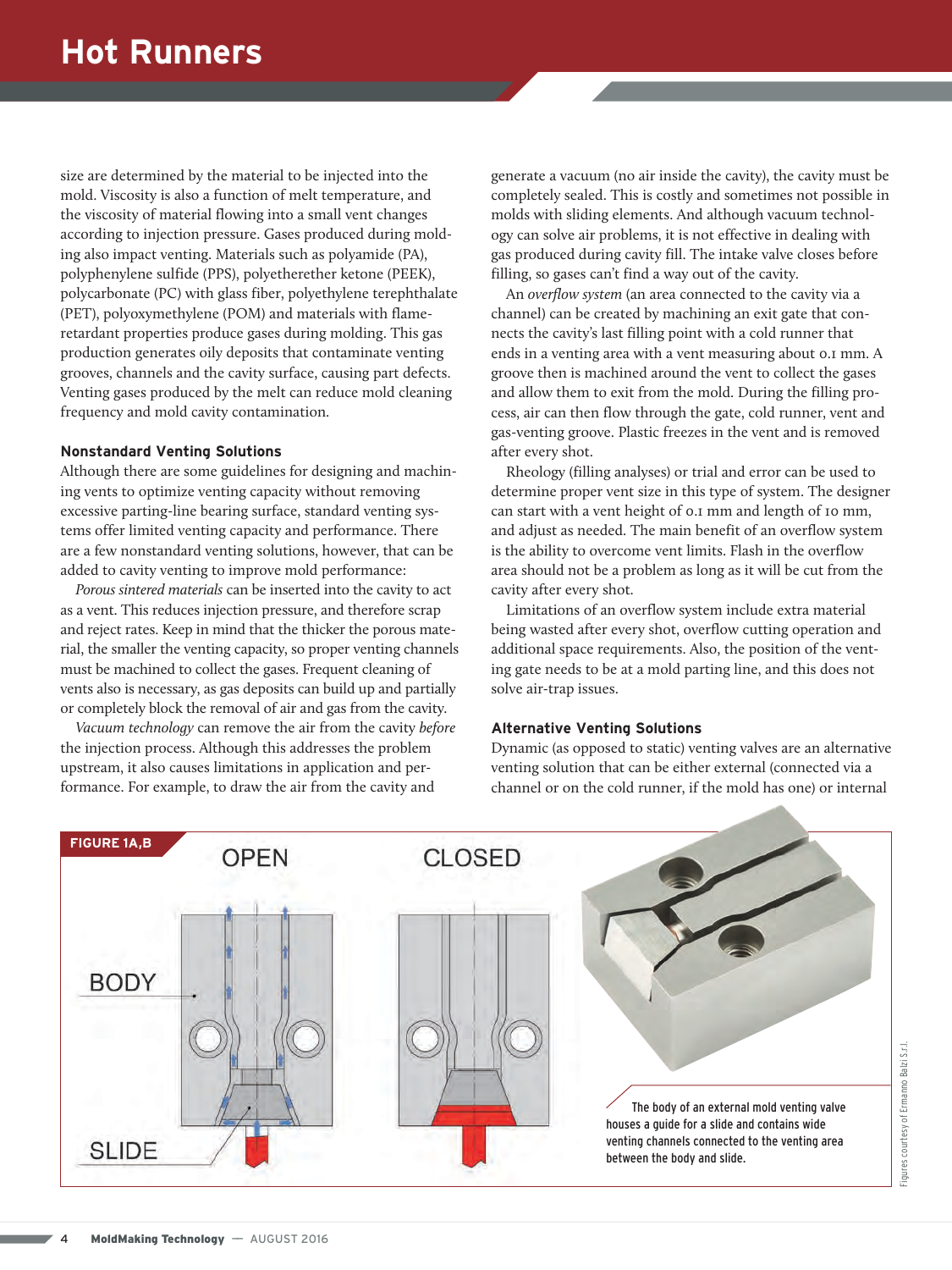

to the mold cavity. They are designed to allow the air and resin gases to rapidly leave the cavity via a venting channel that is a few square millimeters—large enough to overcome the geometrical limits of standard venting grooves.

The *external mold-venting valve* consists of a body that houses a guide for a slide. Both the body and the guide are designed to guarantee a conical closure when the sliding element moves. A spring keeps the slide in an open position to create an increased venting volume for the mold cavity. The body also contains wide venting channels connected to the venting area between the body and slide (**see Figures 1a,b**).

The venting valve is connected to the cavity or cold runner by a groove that allows the gas to flow from the mold cavity to the valve. When the injected plastic reaches the vent, it applies pressure on the slide, compressing the spring, causing it to perform the conical closure and preventing the plastic from flowing into the valve. The venting grooves on the valve body are connected to the open venting space by machined channels. These channels must be as straight as possible to maximize the venting performance of the valve. The valve itself can be located in different positions in the mold to achieve various benefits and mold performance.

The main benefit of external mold venting at *runner side* is the ability to vent the gases during molding at the subrunner. Gases are usually pushed into the cavity with the plastic material, and with an external venting approach, the gases naturally flow where the drag is lower. For example, resistance to the flow at the end of the cold runner is very low compared to the resistance inside the cavity, where the number of vents are limited.

Venting at runner side can also reduce air counter pressure, because the air in the sprue and the cold runner is completely ejected instead of compressed into the cavity. Bernoulli's principle states that an increase in the speed of a fluid occurs simultaneously with a decrease in pressure. According to this principle, the speed of the air flowing through the cold runner (no counter pressure) toward the valve results in a depression and air suction from cavity to cold runner. The benefits of this can significantly change depending on cold runner and sprue dimensions in relation to the volume of the injected part (**see Figures 2**).

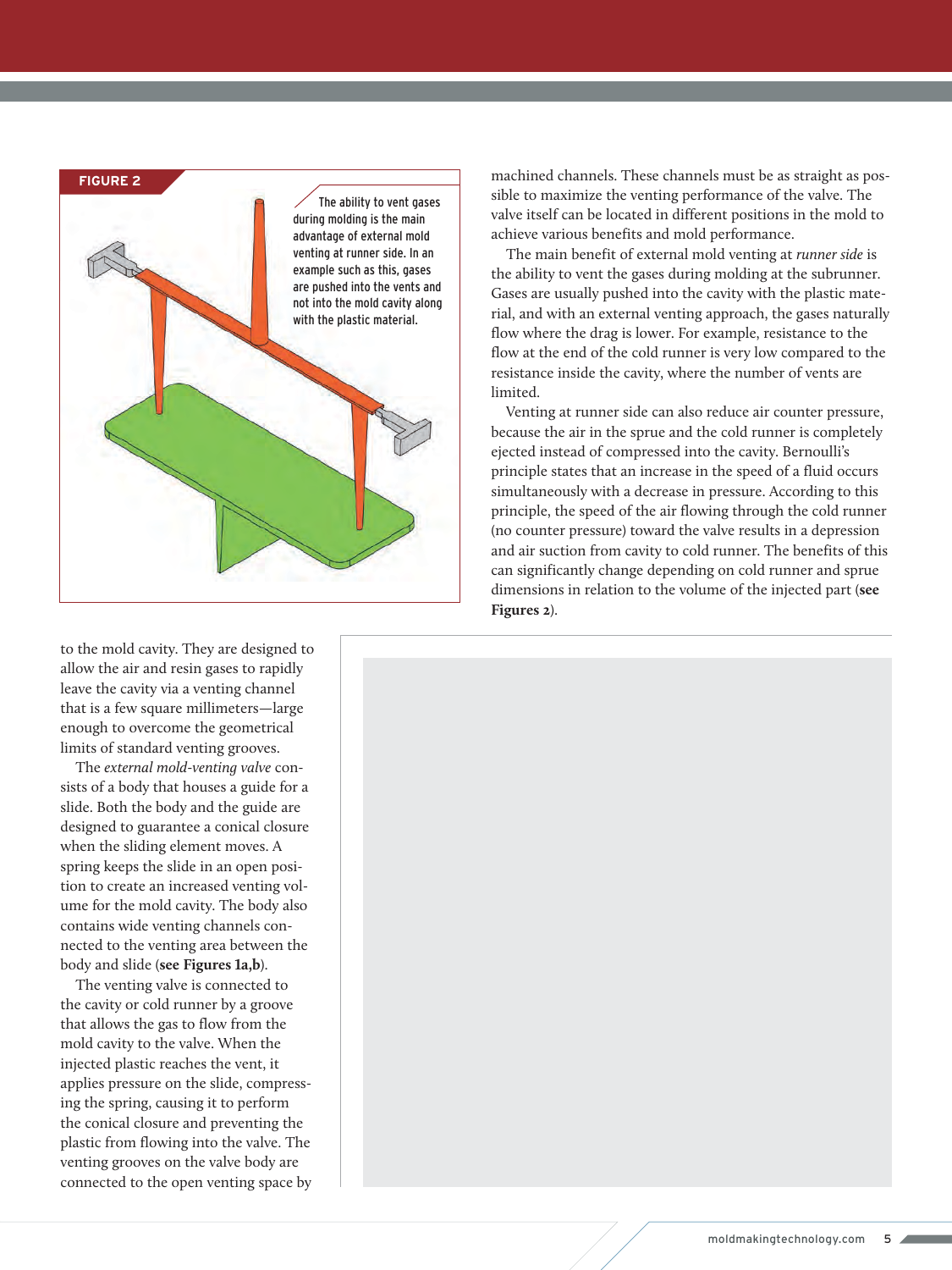# **Hot Runners**



With external dynamic mold venting at the last filling point, a tunnel gate can allow for automatic cutting of any plastic protrusion during part ejection.



A properly designed external venting channel at the last filling point can allow maximum performance.

In addition to at runner side, another option for external mold venting is *at the last filling point*, whereby, while the melt flows forward in the cavity, air and gases flow out through the valve. Thanks to the low air counter pressure in the cavity, this allows injection parameters to be managed in a larger window, optimizing injection time, part aesthetics and mechanical characteristics.

Although external venting generates a small plastic protrusion on the part that must later be removed, a tunnel gate will allow for automatic cutting of this protruthe valve is guaranteed by accurate sizing of the venting hole, the safety zone and spring preload. These parameters allow the valve to close before the melt fills the wide venting channels (**see Figure 6**).

The design of this type of valve requires the sliding shaft to stick into the cavity while the valve is in open position. This guarantees open venting channels. The central shaft moves up and down for a defined stroke to suit plastic part wall thickness. The shorter the stroke, the longer the plastic protrusion



An internal mold-venting valve can be placed inside a mold cavity, which allows gas to escape from a venting hole that automatically closes under the pressure of the injected plastic.

sion during part ejection (**see Figures 3 and 4**).

An *internal mold-venting valve* can be placed inside the cavity of a mold and allows gas to escape from a venting hole that automatically closes under the pressure of the injected plastic. This type of valve consists of an outer sleeve, a sliding shaft and a central pin that serves to close off the venting hole. (**see Figure 5**). During filling, a spring of the appropriate length, wire diameter and preload pushes the sliding shaft forward in open position. While in this open position, air and gases can flow through the central hole and along the wide internal venting channels. When the injected plastic meets the valve, it applies pressure on the shaft surface, compressing the spring and closing the valve. While in closed position, the central pin seals off the venting hole, ensuring the plastic does not fill the valve. The proper working of